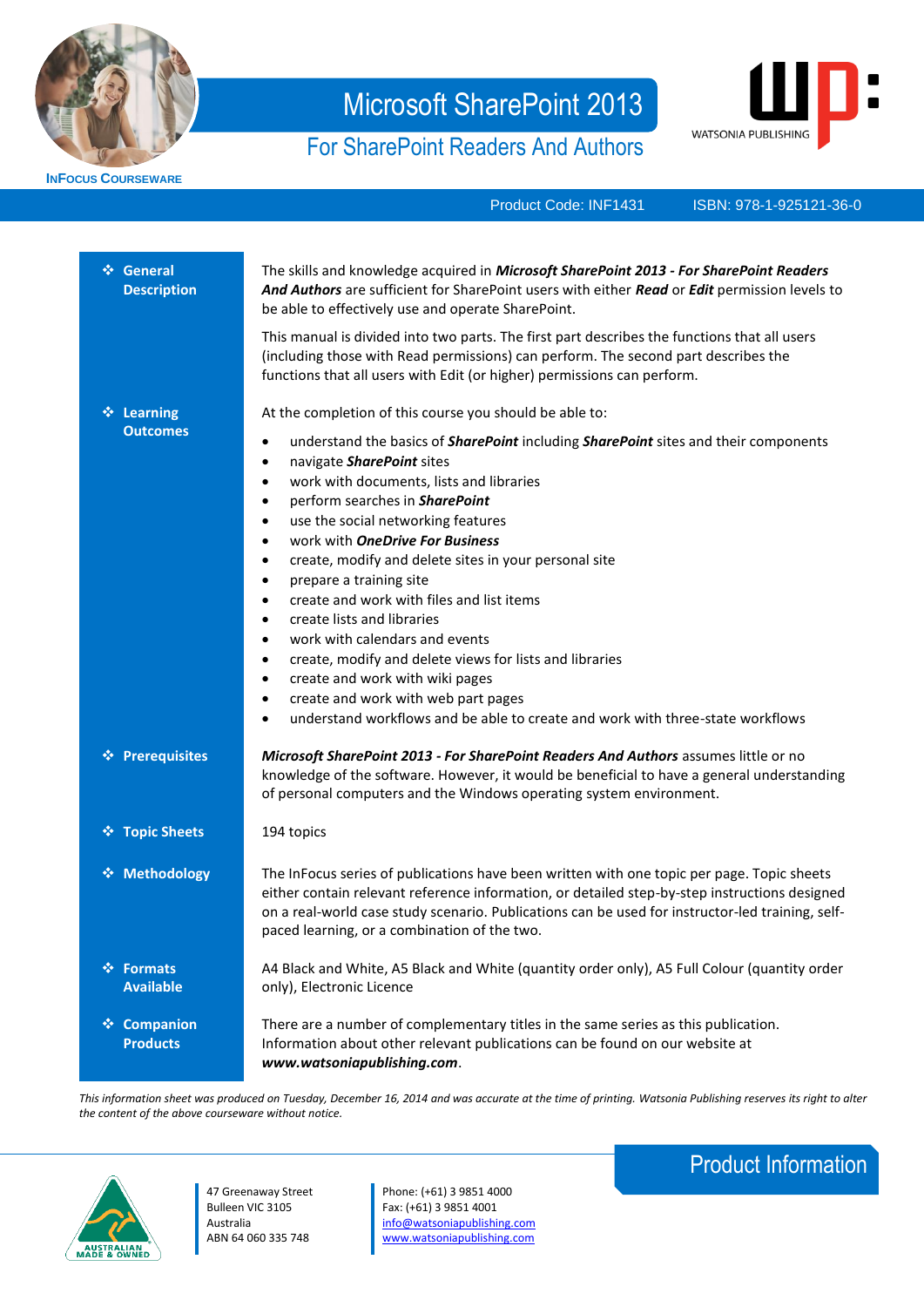

**INFOCUS COURSEWARE**

# Microsoft SharePoint 2013

For SharePoint Readers And Authors



Product Code: INF1431

#### ISBN: 978-1-925121-36-0

### **Contents**

#### **Getting to Know SharePoint**

What Is SharePoint Course User Accounts Starting SharePoint Core Elements of a SharePoint Site SharePoint Sites Team Sites **Lists** Libraries Views SharePoint Apps Signing Out of SharePoint

#### **Navigating a SharePoint Site**

Navigation Elements in a SharePoint Site Using the Navigation Bars Using Links in the Page Displaying All Content in Your Site Using the Ribbon Navigating to My Site Features Navigating to a SharePoint Site From My Site

#### **Documents Lists and Libraries**

Selecting Files and Items Reading a Document Downloading a Copy of a Document Emailing a Link to a Library Emailing a Link to a Document Exporting Lists to Excel Viewing Version History Viewing Properties Sorting and Filtering Lists and Libraries Switching Views in Lists and Libraries Switching Views in Calendars Tagging a Document or List Item Tagging an External Site Adding Notes to a Document or List Item Managing Tags and Notes Creating an Alert on a Document or List Item Creating an Alert on a Library or List Managing Your Alerts

#### **Searching in SharePoint**

Searching in a Library or List

#### The Search Centre Searching Anywhere in SharePoint Refining a Search Performing an Advanced Search Searching for People

#### **Social Networking**

Common Social Computing Terms Understanding My Sites Understanding Your Profile Page Editing Your Profile Page Checking the Language and Region **Settings** Understanding Your Newsfeed Viewing Your Newsfeed Following People Following Documents and Sites Viewing Sites That You Are Following Posting to Your Newsfeed Mentioning People in Posts Using Tags in Posts Replying to and Liking Posts Changing Newsfeed Settings Managing Your Tasks Using Your Blog Managing Your Blog

#### **OneDrive for Business**

Understanding OneDrive for Business Accessing OneDrive for Business Uploading Files Creating New Files Creating New Folders Editing Files Sharing Files Synchronising Your Library Deleting Files and Folders

#### **Working With Personal Sites**

Creating a Subsite Changing the Appearance Adding Apps Adding a Page Changing the Navigation Deleting a Subsite

#### **Preparing Your Training Site**

Creating a Training Subsite Preparing a Document Library Adding a Tasks List

47 Greenaway Street Bulleen VIC 3105 Australia ABN 64 060 335 748

Phone: (+61) 3 9851 4000 Fax: (+61) 3 9851 4001 [info@watsoniapublishing.com](mailto:info@watsoniapublishing.com) [www.watsoniapublishing.com](http://www.watsoniapublishing.com/)

#### **Working With Files and Items**

Uploading a Single File Uploading Multiple Files Uploading Files Using an Explorer Folder Creating a New Document in a Library Creating a New Folder in a Library Creating a New Item in a List Creating a New List Item Using Quick Edit Editing a Document Editing the Properties of a File Editing the Properties of a List Item Adding Tasks to the Timeline Deleting a File or List Item Restoring a Deleted File or List item Understanding Versioning and Check Out Using Check in and Check Out Publishing a File or List Item Restoring an Earlier Version Checking Permissions on Files Understanding Document Coauthoring Synchronising a Library or Folder Approving or Rejecting a File or List Item **Creating Lists and Libraries**

- Understanding Your Apps Page Adding a Document Library Adding a List Importing a List From Excel Publishing an Excel Table as a List Updating Data in a Connected Excel Table Adding a Custom List Understanding Column Types Adding a Column to a List or Library Adding a Column in Datasheet View Adding a Column With Custom
- Validation The List and Library Settings Page Modifying a Column in a List or Library Deleting a Column From a List or Library

### Product Information